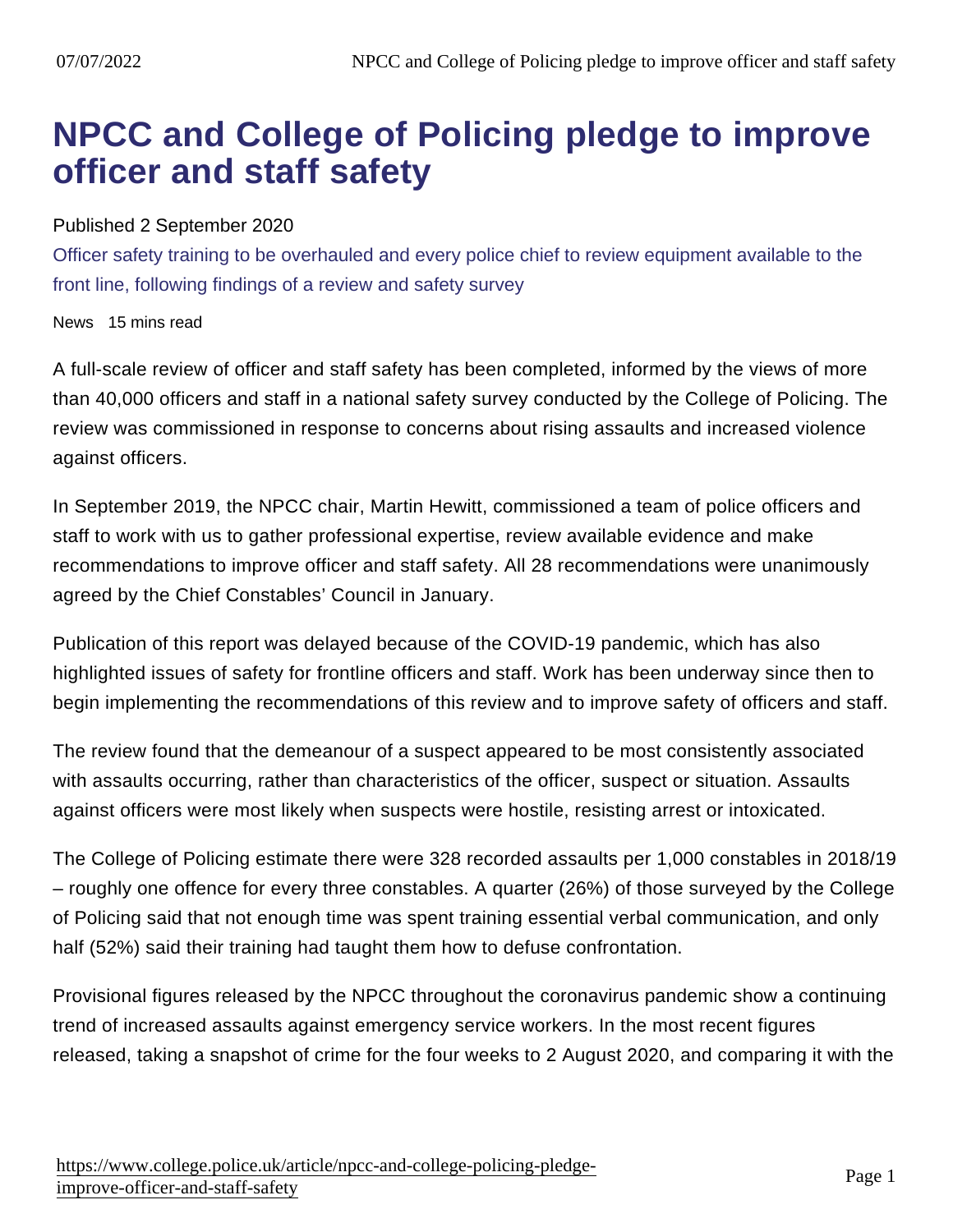same four-week period in 2019, forces reported a 31% increase in assaults against emergency workers. It is thought the rise may be driven by increases in common assaults on police constables, including suspects spitting on officers while claiming to be infected with COVID-19.

The package of agreed measures includes:

- The College of Policing overhauling current safety training and replacing it with a new national curriculum, including recommended contact time with trainers, which all chief constables in England and Wales have committed to ensuring is met . Current provision of personal safety training was found to be inconsistent with officers in some forces receiving 16 hours of annual training compared with four in others.
- Introducing an improved process for decision-making about deployment, equipment and other operational issues . A national framework for conducting a strategic threat and risk assessment will be created to ensure consistency of approach across police forces, even if local circumstances mean different decisions about equipment and deployment.
- Every chief constable reviewing whether their frontline officers and staff have the equipment they need and increasing the availability of Taser, body armour, spit and bite guards, protective gloves and high-visibility clothing to proportionate levels if supported by their strategic threat and risk assessments . The Review has maintained the position that these decisions must be taken by chief constables based on local circumstances.
- Research to examine racial disparities in the police use of Taser . In England and Wales, national use-of-force data has shown that people perceived to be black or black British were involved in a higher proportion of incidents where less lethal weapons (principally Tasers) were drawn compared with people perceived to be white. Research has been commissioned to address the current evidence gap in understanding the causes of the disparity and to make recommendations to minimise it
- Expediting trials of new technology or equipment that could enhance safety such as changes to prevent assaults in police vehicles and remotely operated vehicle immobilisation devices.
- A hard-line approach to investigations into officer assaults with arrest of an offender the default position . This will be supported by work to set out the standards police victims of assault should expect at each stage of the criminal justice process and a review of impact of the Assaults on Emergency Workers (Offences) Act 2018 on the outcomes for those assaulted.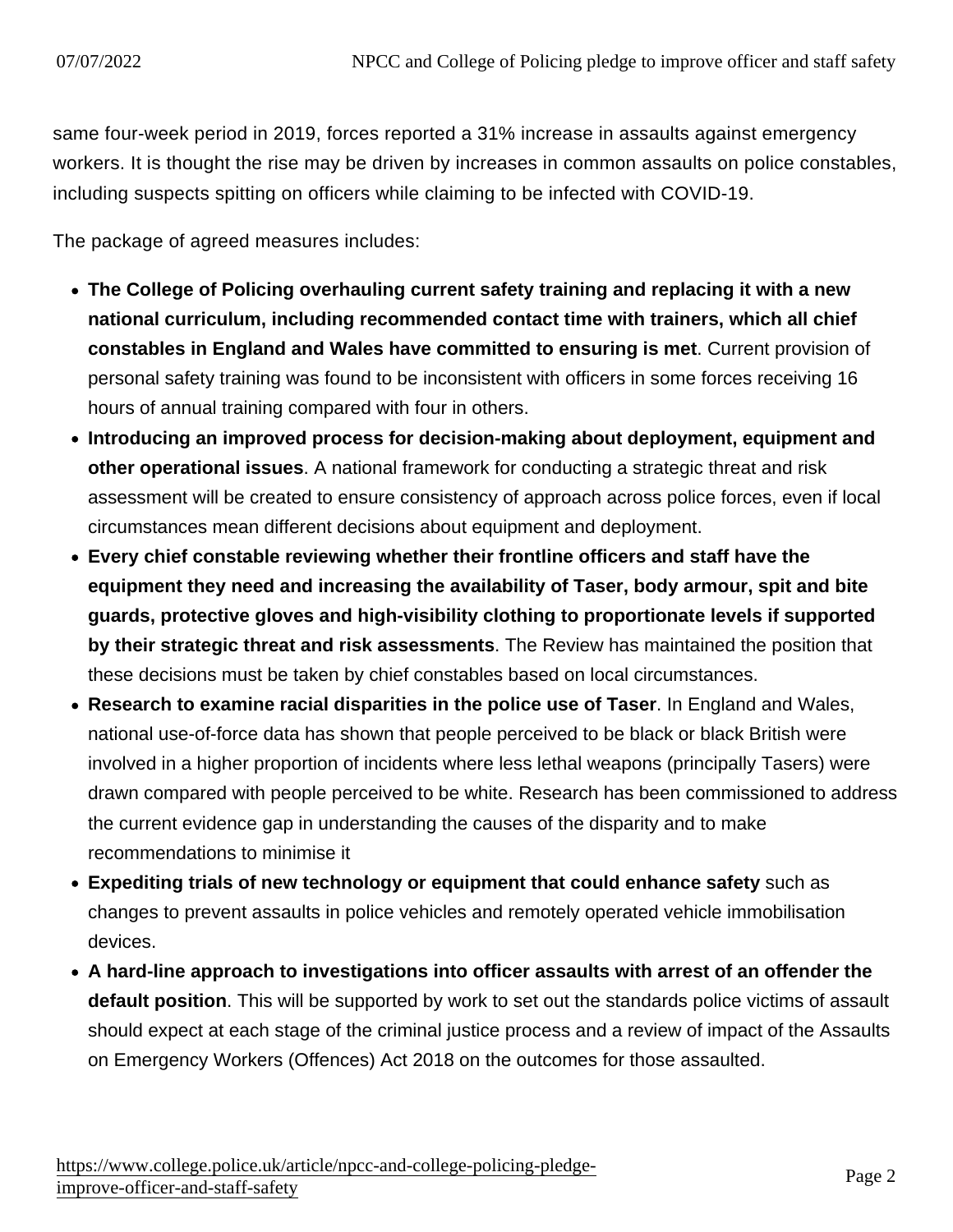In this Review, we have followed the evidence, listened to the concerns of those within the service, and heard the views of the public.

The Review and the breadth of its recommendations show that there is no one piece of equipment that is the answer to all violent and threatening situations. Instead, chief constables have agreed a broad package of measures that will significantly enhance the safety of our brave and hardworking front line.

We're overhauling safety training, trialling new technology and tactics, reviewing the availability of equipment and taking a hard line on the standard of response after an assault. Chiefs have also agreed to take suggestions for legislative change to government to further protect officers and staff.

The primary purpose of the police service is to keep the public safe. Having well trained and equipped officers and staff allows us to fulfil that purpose as well as our responsibility to do all we can to protect our people.

Policing is a career with huge rewards but front line police officers and staff join knowing they face some risks and will sometimes have to run towards danger. Those risks can never be eliminated completely but, as these changes are implemented, we do expect to see a reduction in the number of assaults and greater satisfaction in the response after an assault.

National Police Chiefs' Council chair, Martin Hewitt

Further measures include:

- Action to address the hidden risks officers face on the roads, both on and off duty, regardless of where the risk comes from . Of the officers and staff killed on duty between 2008 and 2019, 53 % were killed in a road traffic collision and the majority of those were commuting to or from work. All forces will now adopt common minimum safety standards and consider peer-topeer support from roads policing specialists. A new learning package will be developed and research commissioned into the links between shift work and road accidents.
- Calls on the Government to fill legislative gaps so more forms of attack on officers are treated as crimes . Police chiefs are discussing with Government: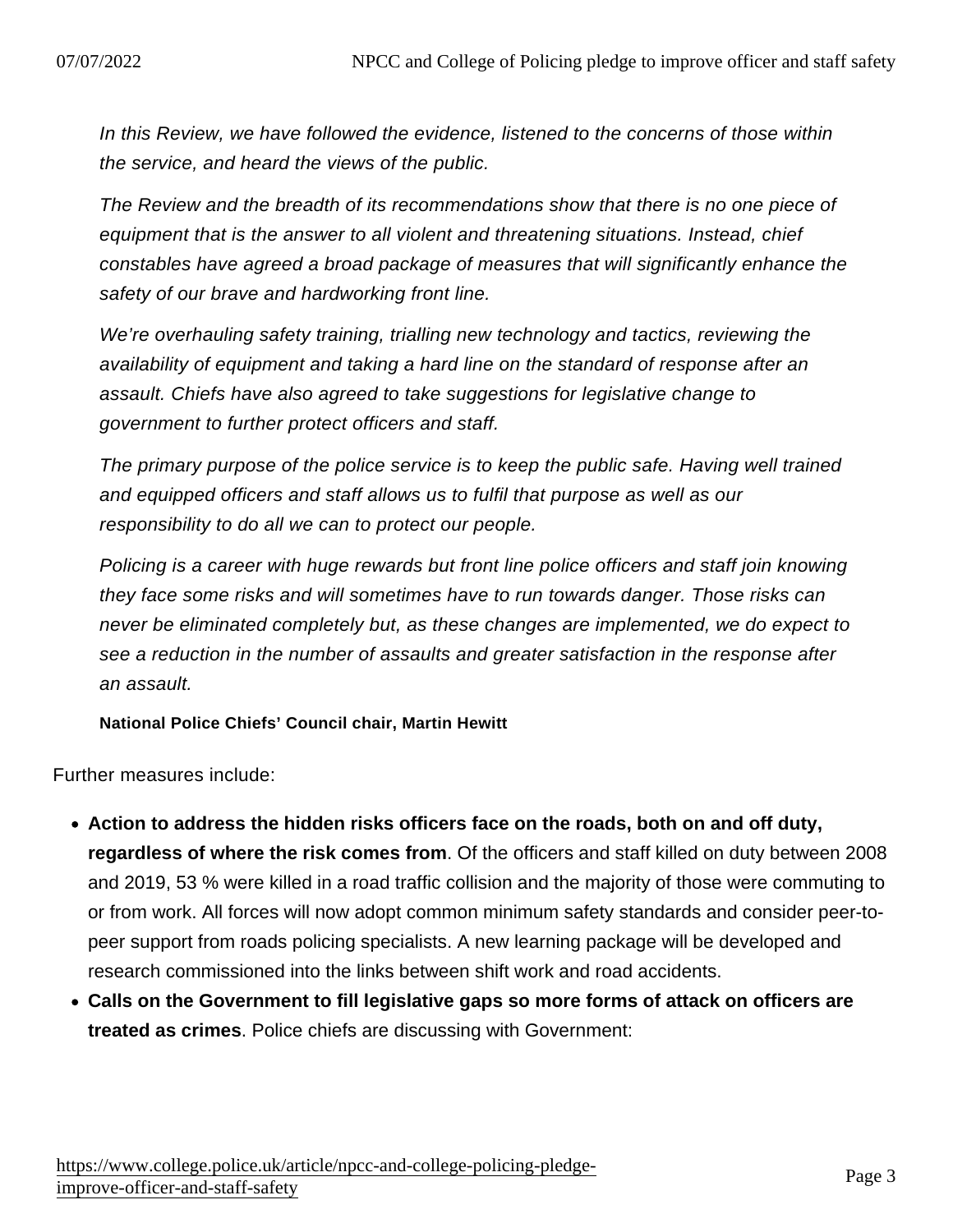- a new offence for deliberately using, threatening or attempting to use a vehicle to target a police employee
- an amendment to the Assaults on Emergency Workers (Offences) Act 2018 so that spitting and hate offences against emergency workers are treated as aggravated offences, with further work on what can be done around sexual assaults
- A commitment to officers and staff of the minimum standard of support and communication should expect if they suffer an assault . More than half of officers and PCSOs (police community support officers) were satisfied with support they received from supervisors following a recent assault. So chief constables will ensure welfare responsibilities are properly understood and supervisors are supported in their important roles.

It is never acceptable for anyone to be assaulted or harmed just for turning up to do their job. We're concerned by the rising numbers of assaults against officers and staff and have worked to make sure this review can quickly deliver improvements for them.

Sadly, we have found many of the respondents to our surveys have had to deal with the threat of assault on a near daily basis in their roles. Even assaults that end with no physical injury can result in significant mental impact on our staff. The review has also found a high proportion of deaths on duty while driving or commuting to work – these have been addressed head on.

Work to implement the recommendations of the review has begun at pace, even throughout the current pandemic. With the support of government, chiefs and staff associations, we have the commitments in place to make a positive difference for everyone within policing.

The views and experiences of over 40,000 officers and staff have helped shape this review and its recommendations. We will seek to repeat the national safety survey and test the views of officers and staff again as recommendations are implemented. We will also look to engage with officers and staff directly, involving them within regional practitioner groups which can inform chiefs of lived experiences.

National Police Chiefs' Council Lead for Officer Safety, Chief Constable Alan Pughsley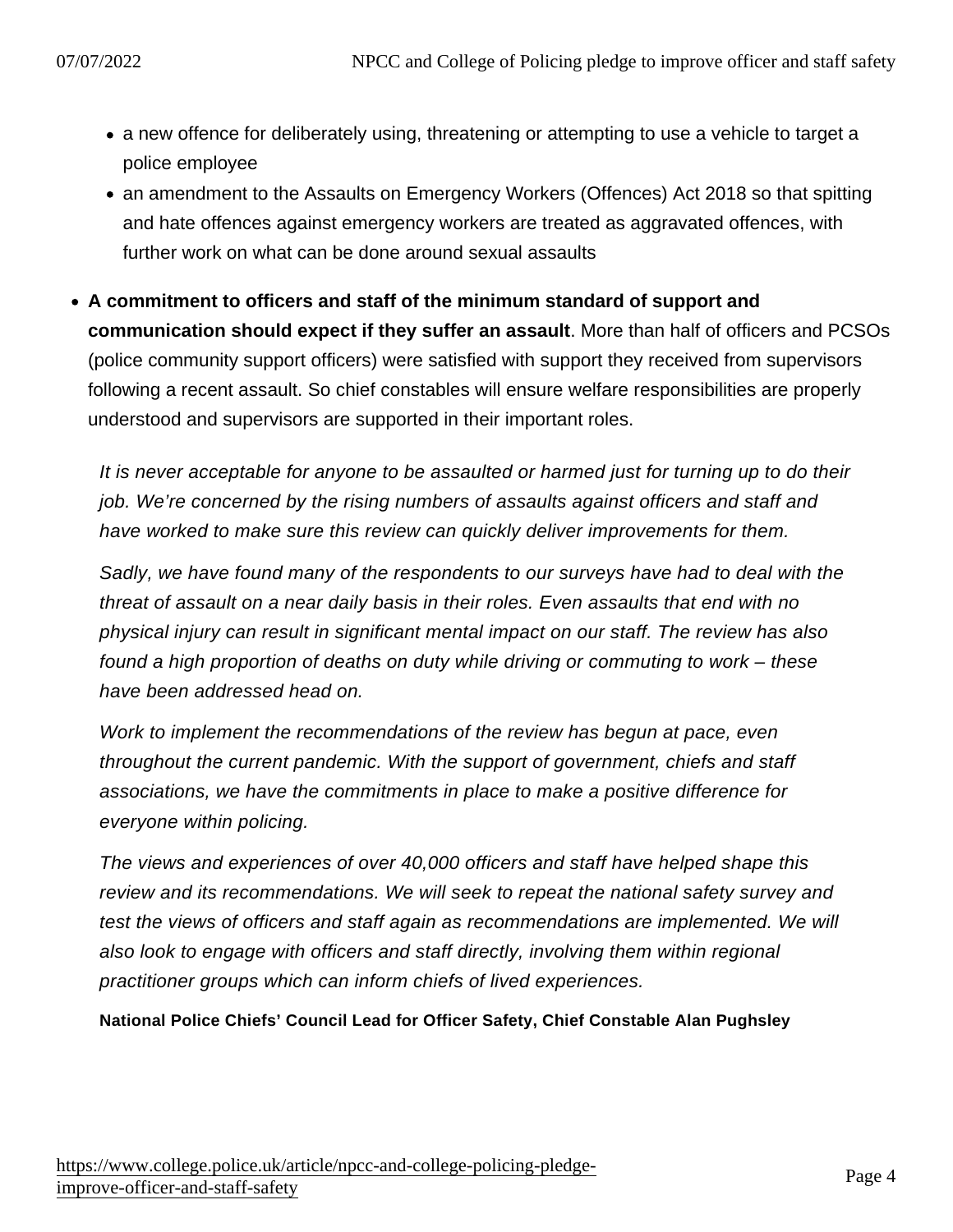National police safety survey findings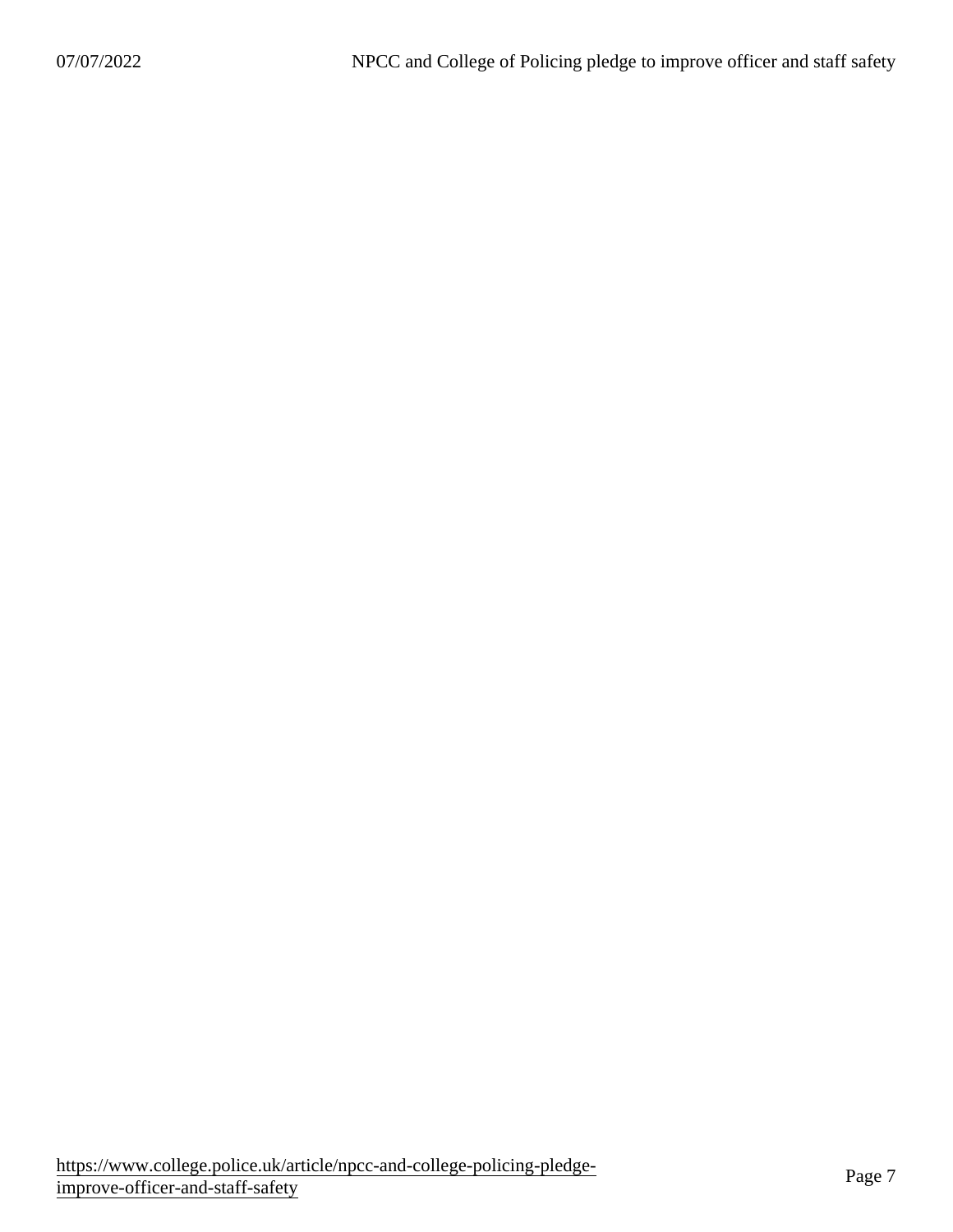Facts from the Officer and staff safety review and National police safety survey.

Figures from 2008 to 2019

- 92 police officers lost their lives on duty, 15 as a direct result of a criminal act
- 88% of officers who responded to the survey said they had been assaulted at some point during their careers
- 39% reported that they had been assaulted in the last 12 months

### Figures from 2018/19

- There were 30,885 recorded assaults on police officers
- Assaults without injury increased by 13% on the previous year to 20,476, and assaults with injury increased by 26% to 10,409
- In this period, the College of Policing estimates that the total number of assaults, including unrecorded assaults, will have exceeded 45,000
- The College of Policing has estimated that 71,308 days were taken as sick leave in 2018/19 as a result of assaults against police officers, at a total estimated salary cost of £4.7 million
- In 2018/19, there were 328 assaults per 1,000 constables roughly one offence for every three constables – up from 284 per 1,000 in the previous year

The review team were tasked with :

assessing current safety arrangements and their impact on police legitimacy and public confidence

https: Morto College.police.uk/and distribution of the equipment issued to officers and staff mproved of the breadth of training currently offered to officers and staff for their safety

understanding the suitability of the existing welfare support provision in place for officers and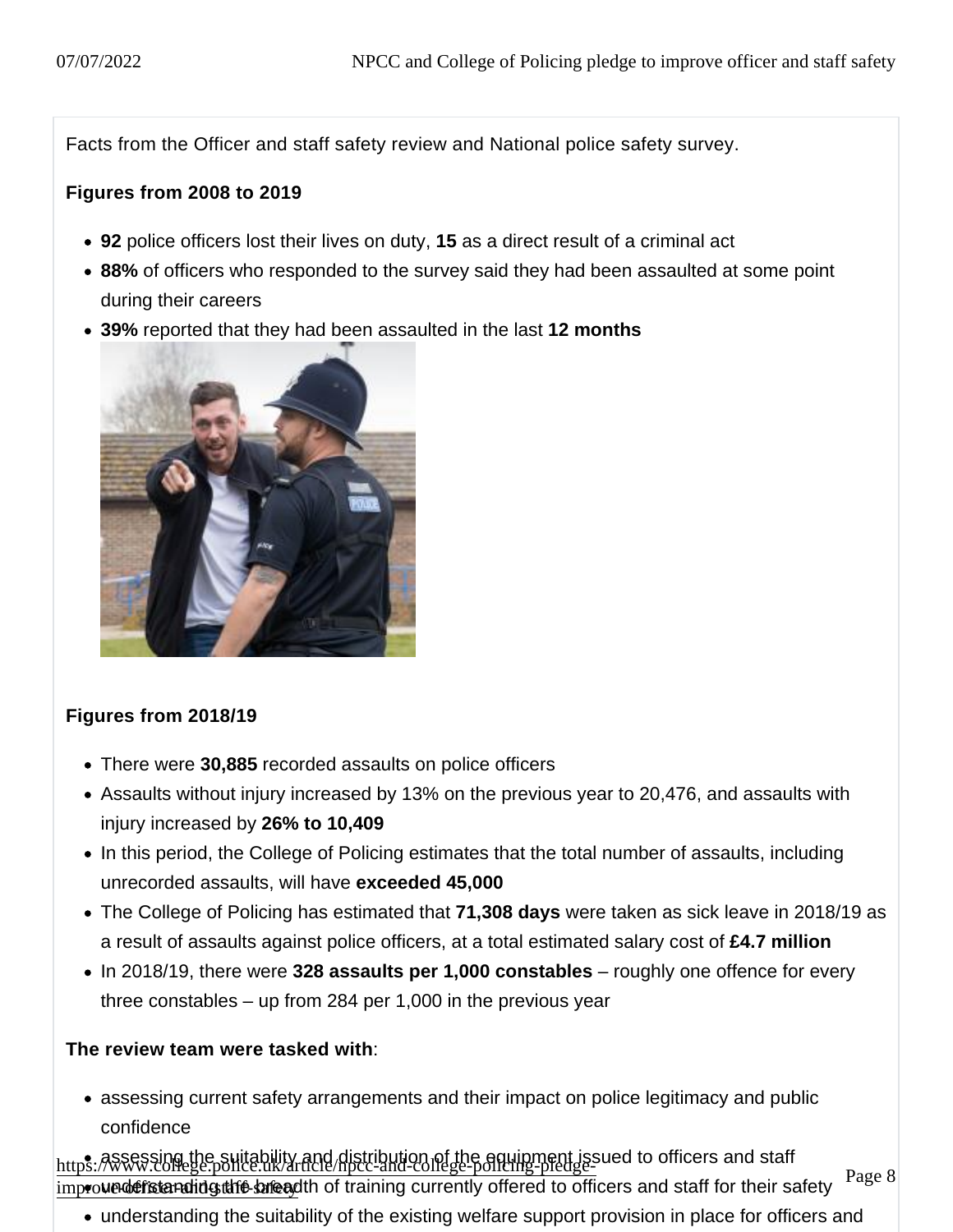The College of Policing survey was sent out to every member of the police service registered for online learning, and more than 40,000 responses concerning safety and wellbeing were received. It is believed to be the largest ever survey to have been carried out in policing, in England and Wales with 20% of all police officers and more than 25% of all PCSOs submitting responses.

The College also commissioned University College London (UCL) to survey 1,500 members of the public to explore their perceptions of the police's use of force, and reviewed the available national data and social research evidence.

### Key findings from the survey and use of force data

Repeat victimisation – The survey found this was relatively common. Of those who had been assaulted in the previous 12 months, 50% of custody officers and 46% of response officers have been assaulted at least three times during their career. Some high-risk police staff roles were also identified, particularly custody and detention roles. The College of Policing estimates that officers needed to take a total of 71,308 days as sick leave in 2018/19 as a direct result of assaults on duty.

Personal safety training – Most, but not all, police officers, special constables and PCSOs who responded to the survey had received PST in the past 12 months (81% overall). A notable proportion were not satisfied with the training they had received, with one-third of respondents (34%) saying they were 'very dissatisfied', 'fairly dissatisfied' or 'neither satisfied nor dissatisfied'.

Use of force – The College and [University of Exeter](https://www.exeter.ac.uk/news/research/title_812173_en.html) analysed use of force data for 2017/18 from 16 forces and identified a number of factors associated with officers being assaulted or injured. The odds of assault and injury were both increased when officers:

- were single-crewed
- drew, but did not use, irritant spray
- physically used a baton, irritant spray, limb restraints or unarmed force, or discharged Taser
- used force to protect themselves or others

Taser – The police officers and staff who responded were strongly of the opinion that more frontline officers should deploy with Taser (85%), and that all frontline officers should have the option to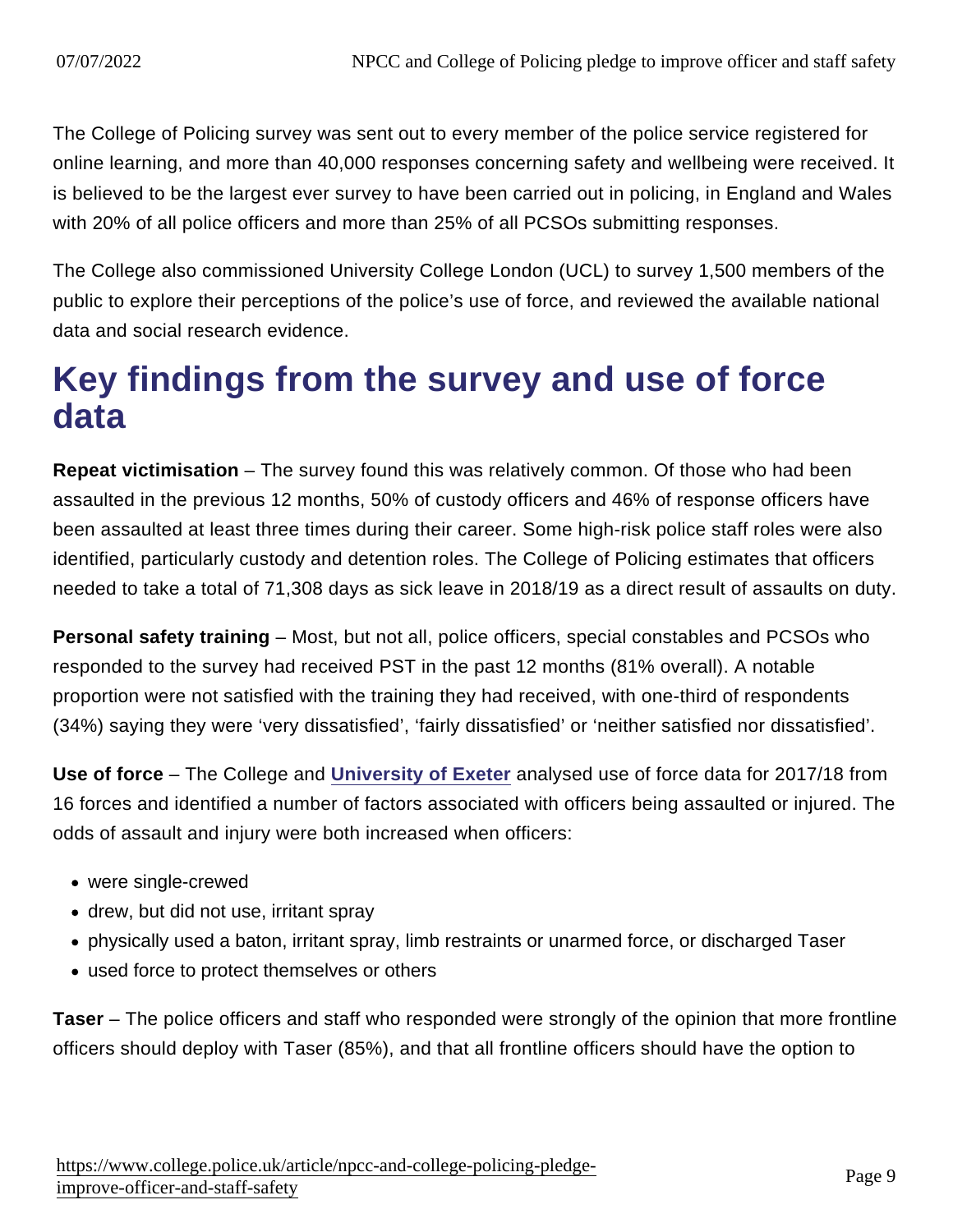deploy with Taser (87%). A lower proportion were of the opinion that all frontline police officers needed a Taser (61%). Three-quarters of police officers and more than four in five special constables said that they personally wanted to deploy with Taser.

The use of force analysis found that the odds of officers being assaulted were lowered when Taser was drawn, but increased when it was discharged. While strong conclusions are not possible, these findings might suggest that drawing Taser can act as a deterrent, while discharging it may reflect its use in higher-risk situations. The analysis suggested that assaults and injury were no more or less likely when officers carried Taser.

Almost all officers who responded thought Taser was 'very effective' or 'fairly effective' (99%). Handcuffs and limb restraints were seen as the next most effective with 91% and 87% respectively thinking they were 'very effective' or 'fairly effective'.

Equipment – More than two-thirds of PCSOs who responded (69%) did not think that the standard equipment they were provided with was adequate (for example, body armour and radio).

Police officers and staff in England and Wales are paying a heavy price for keeping people safe, with many reporting that their health is suffering as a result. The number of assaults on police officers has risen over the past five years, with more than 30,000 assaults on police officers recorded in 2018/19.

It is essential that we reduce the risk of officers and staff getting injured or suffering harm when at work and police leaders across the service are collectively taking a stand today. The College of Policing undertook a national safety survey, likely to be the largest ever carried out in the police service, to hear directly from those on the front line. More than 40,000 officers and staff responded to us and the stark findings include 71,308 sickness absence days as a result of assaults in one 12-month period. A conservative estimate of the direct cost to the public of days lost to assault is £4.7 million. The full social and economic costs, including the criminal justice processes and health costs will be far higher.

We are taking action to make sure officers and staff who come to work each day to protect the public are better protected themselves.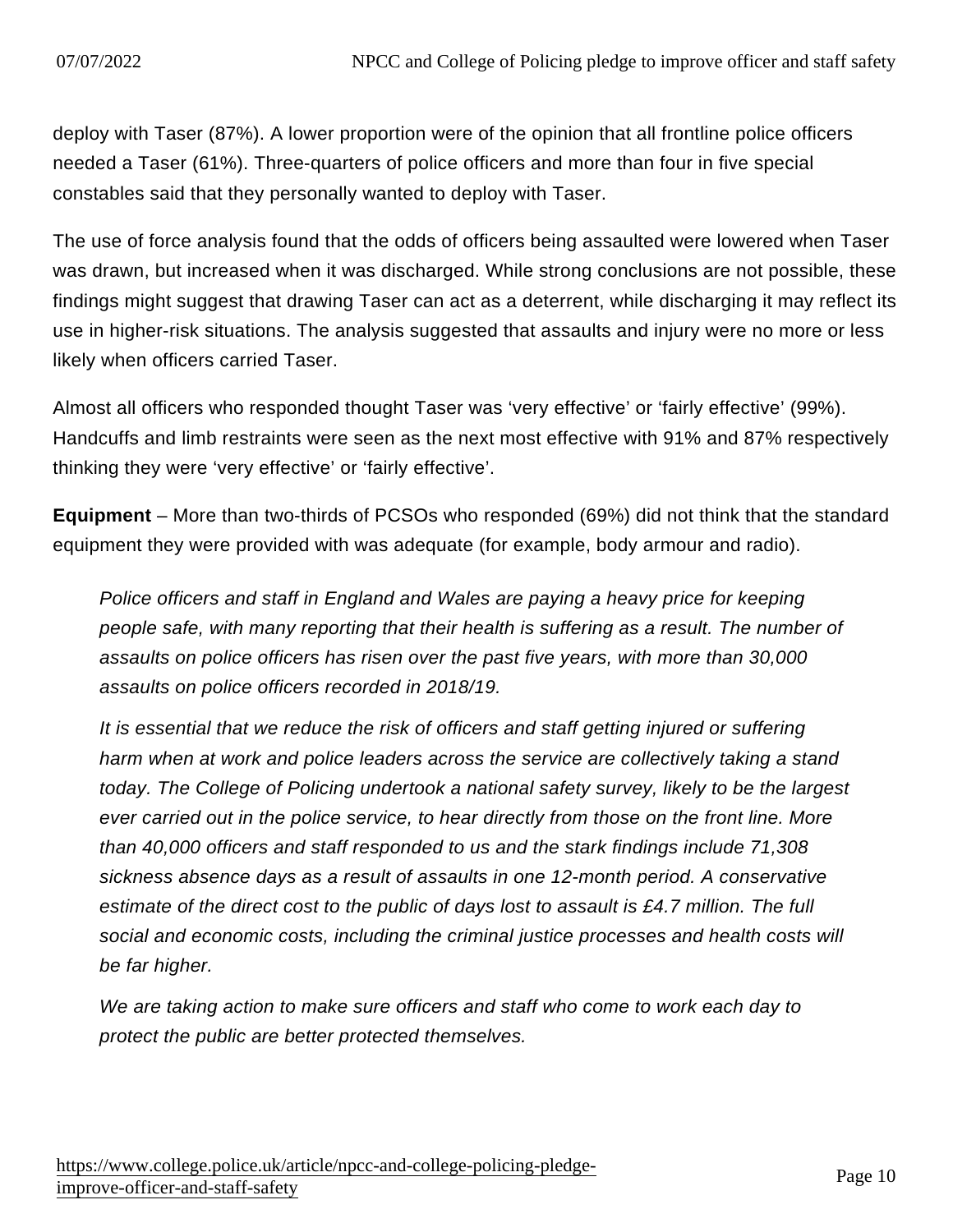#### College of Policing CEO, Chief Constable Mike Cunningham

The College of Policing has also published new guidance for forces and officers on approaches that can be taken to attempt to resolve confrontations with the public without the need to use force.

The guidelines help to address a key finding in the National police safety survey. Officers were asked which tactics they used regularly that may have been taught during personal safety training (PST). A total of 91% said they were most likely to use non-physical conflict management skills on a regular basis rather than physical skills.

However, a quarter (26%) said that not enough time was spent training essential communication and only half (52%) said their training had taught them how to defuse confrontation.

The updated guidelines, developed using evidence from frontline officers including techniques developed for hostage negotiation, address this issue and provide support for officers in practicing de-escalation, communication and negotiation skills in order to avoid the use of force wherever possible.

It is without doubt that our brave police do one of the most difficult jobs out there, putting their lives on the line and confronting violent situations every day to keep the public safe.

The increase in assaults on these brave men and women is simply unacceptable, which is why the Government is consulting on doubling the maximum sentence for this crime.

I welcome this vital work from the NPCC which shows it is essential that police are equipped with the right protection, training and tools to protect the public and themselves.

Home Secretary, Priti Patel

Police Federation of England and Wales, National Vice-Chair Ché Donald, said : 'The safety and well-being of police officers is absolutely paramount. Policing is unpredictable and often dangerous, so it is only right that officers have the very best equipment, training and support for the extraordinary job they do, and we made this crystal clear in our feedback during the review.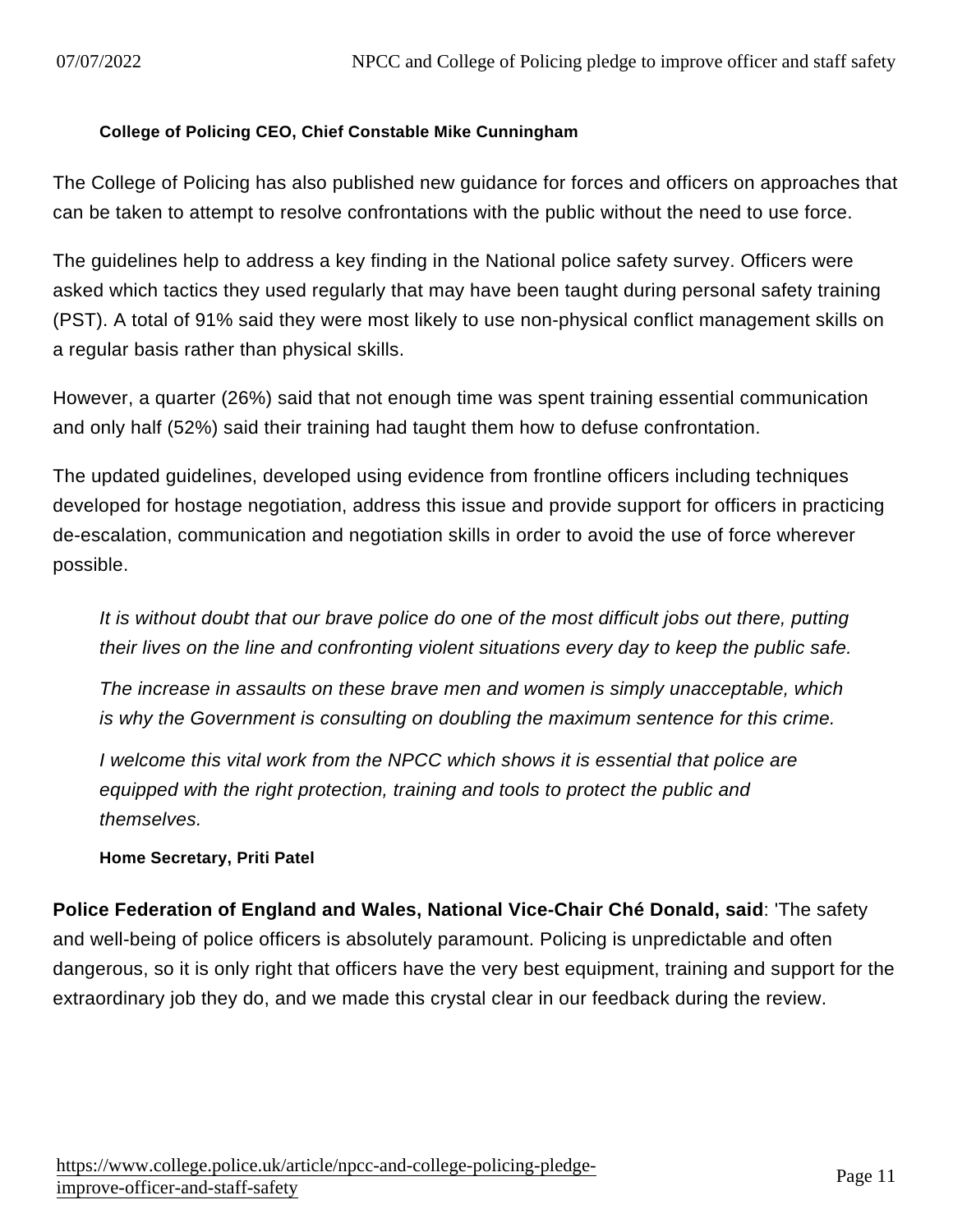'There are many good points raised in this review and chief officers must now take action to implement them so that they make a tangible difference and are felt on the ground by our hardworking officers.'

Police Superintendents' Association President, Chief Superintendent Paul Griffiths, said : 'This review has given our Service a greater understanding of the challenges facing our workforce, and the systems we have in place to support and protect our people. It's extremely positive so see so many proactive recommendations coming through, which when implemented, will make lasting improvements on their working lives.

'We have a duty and a responsibility to equip our officers and staff with a range of tools to help them protect themselves and the public, enabling them to manage incidents with confidence. They need access to equipment and technology, but we must also look at how we provide training in skills such as tactical verbal communication to help them resolve situations without the need for force.

'This comprehensive, holistic approach to protecting our people must be consistent. Every officer and every member of staff, at every rank, should have access to the same high standard of training and equipment, wherever they are based, and a standardised, national approach will ensure this happens.

'Alongside this, we need to continue to protect and build our relationship with the public to ensure it remains at the heart of our policing values. We need to understand why tension exists, how we can better respond to community issues and how we can ensure that people view us with the respect and trust we strive for.'

Ben Priestley, UNISON National Officer (Police and Justice Service Group), said : 'UNISON is happy to contribute and promote initiatives that improve the safety of police staff.'

# Reports, guidelines and survey results

- [Conflict management guidelines](https://www.college.police.uk/guidance/conflict-management)
- [Officer and staff safety review \(pdf\) 3.27 MB](https://assets.college.police.uk/s3fs-public/2020-09/CoP-NPCC-Officer-Staff-Safety-Review.pdf)